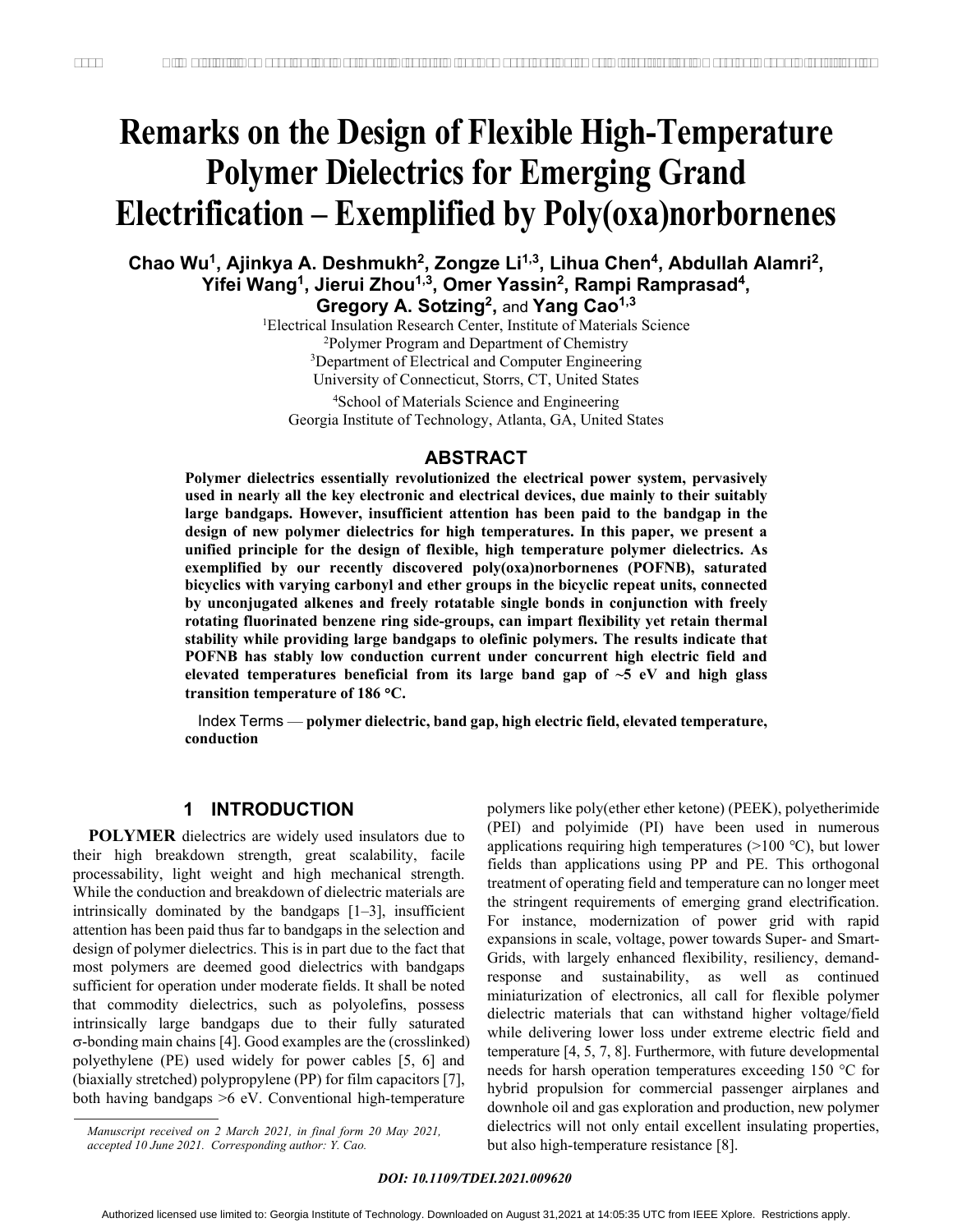A recent study disclosed an inverse relationship between the bandgaps of common high temperature polymers with their glass transition temperatures  $(T_g)$  [4]. Intrinsically, these established high-temperature polymers cannot be operated at the same high electric fields as PE or PP as required in the aforementioned emerging applications for high density and high payload efficiency due to dramatically increased conduction current. In this letter, we use the newly discovered polynorbornenes to elucidate a unified design approach for flexible, high-temperature polymer dielectrics, operable under high field. Saturated bicyclics with varying carbonyl and ether groups in the bi-cyclic repeat units, connected by unconjugated alkenes and freely rotatable single bonds in conjunction with freely rotating fluorinated benzene ring side-groups, can impart flexibility yet retain thermal stability while providing large bandgaps to olefinic polymers. Furthermore, we report the high-electric-field conduction of POFNB in comparison with the best insulating materials available, i.e., high-density PE (HDPE), biaxially oriented PP (BOPP), Kapton<sup>®</sup> Polyimide (PI), at ambient and elevated temperatures to demonstrate its superior performance, well suited for concurrent harsh conditions of electrical and thermal extremes.

#### **2 EXPERIMENTAL DETAILS**

Following the ring-opening metathesis polymerization (ROMP) of poly-(oxa)fluoronorbornene using the Grubbs generation 2 catalyst [4], two more types of polyfluoronorbornenes were synthesized, as summarized in Table 1, along with 3 other state-of-the-art dielectric films.

**Table 1.** Information of polymer film dielectrics.

| Abbre.                 | Polymer                                    | <b>Thickness</b><br>$(\mu m)$ | Vender     |
|------------------------|--------------------------------------------|-------------------------------|------------|
| <b>PRFNB</b>           | Polyfluoronorbornene<br>reduced            | $\sim$ 10                     | This work  |
| <b>PFNB</b>            | Polyfluoronorbornene                       | $\sim 10$                     |            |
| <b>POFNB</b>           | Poly(oxa)fluoronorbornene                  | $\sim$ 10                     |            |
| <b>BOPP</b>            | <b>Biaxially</b> oriented<br>polypropylene | 7.8                           | Bolloré    |
| <b>HDPE</b>            | High density polyethylene                  | 9                             | Goodfellow |
| Kapton <sup>®</sup> PI | Kapton <sup>®</sup> polyimide              | 8.5                           | DuPont     |

Electronic density of states for poly-fluoronorbornenes and poly-(oxa)fluoronorbornene are computed using first-principles density functional theory (DFT) to provide further insights into the band structure of the synthesized polymers, whereas the band gaps of these polymers in this work are experimentally investigated using ultraviolet-visible spectroscopy (UVS) [4].

Due to rapid aging under high field, conventional quasisteady state conduction measurements can only reach a field of about two thirds of the breakdown strength. In this letter, the high field conduction was measured using a specially designed system, which can dynamically cancel the capacitive component to probe conduction current as low as 10 ppm during voltage ramp up to breakdown [9].

#### **3 RESULTS AND DISCUSSION**

The chemical structures of PRFNB, PFNB and POFNB are illustrated in Figure 1. All designed with nonconjugated bicyclic structure of the backbone for high thermal stability without sacrificing the bandgap, PRFNB, PFNB and POFNB are introduced with varying carbonyl and ether groups in the bicyclics to reveal the effects of oxygen-containing functional groups in modifying their  $T_g$  and band structure. The  $T_g$  for PRFNB is 160 °C, while much higher  $T<sub>g</sub>$  of 212 and 186 °C are achieved for PFNB and POFNB, respectively, due possibly to largely enhanced hinderance of backbone movement with the addition of two carbonyl groups in the bicyclics.



**Figure 1.** Repeat unit of (a) PRFNB, (b) PFNB and (c) POFNB

The DFT electronic density of states for PRFNB, PFNB and POFNB are shown in Figure 2, in good agreement with their experimentally determined optical bandgaps of 3.4, 4.3 and 4.9 eV, respectively. It appears that the presence of two carbonyl groups to the bicyclics enhances not only the  $T_{\rm g}$ , but also the bandgap of polynorbornenes. In addition, the electron withdrawing ether leads apparently to the largest band gap among the polynorbornenes synthesized.



**Figure 2.** The electronic density of states (DOS) for PRFNB, PFNB and **POFNB** 

As POFNB has the largest band gap and relatively high glass transition temperature among synthesized polyfluoronorbornenes and poly-(oxa)fluoronorbornene, the high field conduction of POFNB was investigated in comparison with the state-of-the-art polymer dielectrics. The integral conduction current (ICC) of POFNB, HDPE, BOPP and PI measured directly by the designed system together with the calculated conduction current density are shown in Figure 3.